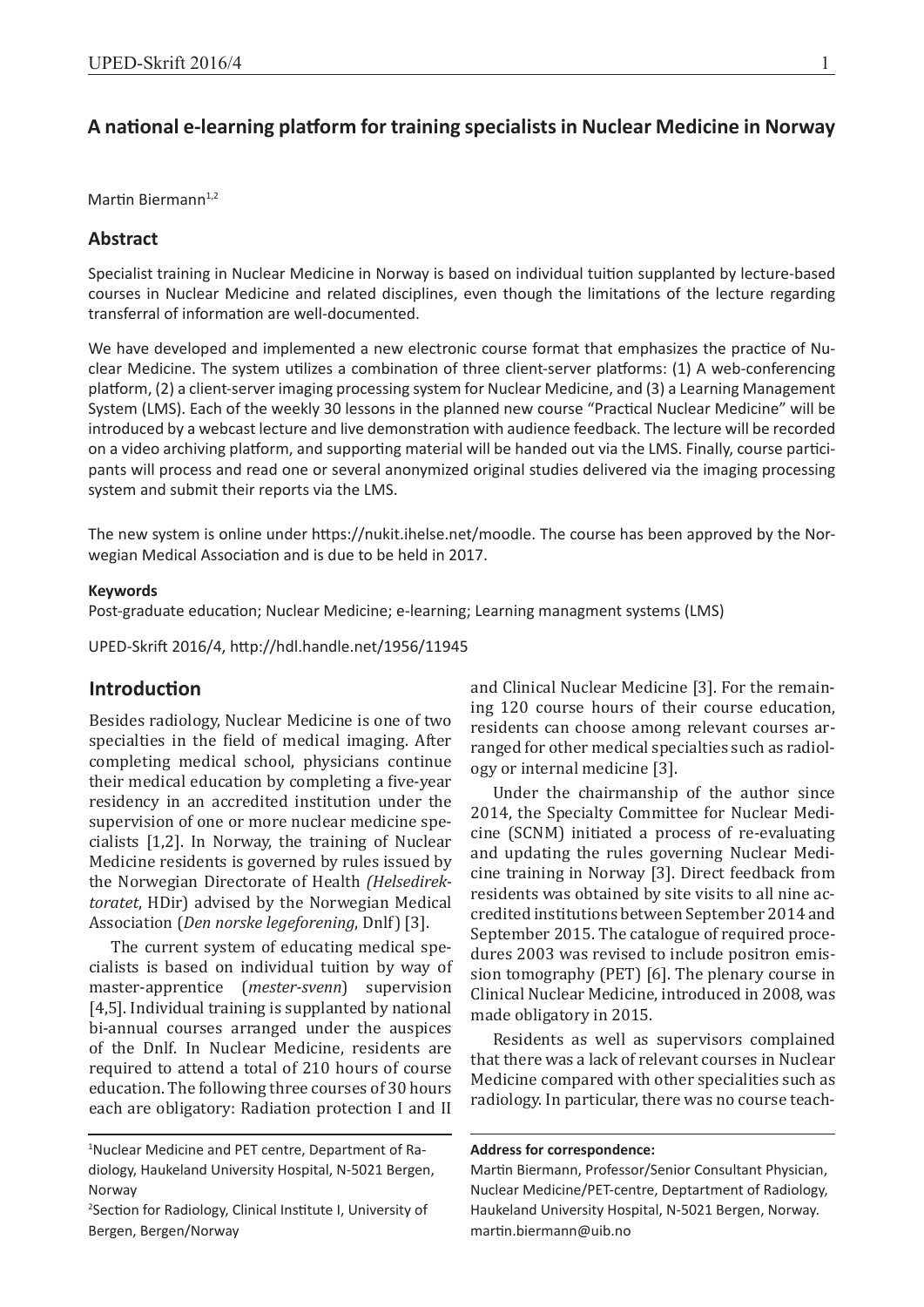ing the practicalities of Nuclear Medicine including post-processing of the raw image data. With support from the Norwegian Association for Nuclear Medicine (*Norsk forening for nukleærmedisin*, NFNM), members of the SKNM – Andreas Tulipan and the author – and of NFNM's steering committee – Katrin Weigel – took the initiative of launching a new national course called "Practical Nuclear Medicine". The course is to be based on a new information technology (IT) infrastructure that puts a focus on active learning.

The following is a description of the new national platform for teaching Nuclear Medicine implemented since October 2015.

### **Related work**

For teaching medical students at the University of Bergen, the author implemented a teaching database with anonymized patient studies on a dedicated image server based on a proprietary client-server system (Oasis; Segami Corporation, Inc., Columbus MD, USA) in 2011. The Oasis system had been used for processing and visualizing all Nuclear Medicine and PET data at the Nuclear Medicine/PET centre at Haukeland University Hospital (HUH) since 2009. For the medical course at HUS/UiB, approx. 100 patient studies covering the entire field of Nuclear Medicine were selected and saved on a dedicated server in anonymized format. Metadata – referral and original report – were saved on a separate intranet server inside the hospital network as static HTML pages.

Independently, Andreas Tulipan of Oslo University Hospital (*Oslo universitetssykehus*, OUH) launched a web conferencing platform for the mandatory intrainstitutional teaching (*internundervisning*) at OUH in 2013. Since Nuclear Medicine at OUH is split over three campuses, there was a need for a scalable audio video (AV) streaming solution. The chosen solution was WebEx (https://www.webex.com; Cisco Systems, Inc., San Jose CA, USA). A presenter at one of the participating institutions gives a 45-minute lecture on a topic in Nuclear Medicine with live feedback from the audience at the other institutions. This solution has proved to be popular. In 2015, the solution was scaled up to include all Norwegian sites for Nuclear Medicine. A central rotation plan covering all major topics over the course of two years ensures that all institutions contribute.

#### **Course design**

In devising the course, the course committee (Katrin Weigel, Andreas Tulipan, and the author) set out to extend the format of the weekly on-line teaching sessions introduced in 2013. In addition to the introductory lecture and ensuing live discussion, we sought to include a hands-on element based on the teaching image database established at UiB in 2011.

Each lecturer will be asked to give an introductory presentation of about 20 – 25 min shared in a common session on the web conferencing system. The presentation will be archived on a video sharing system such as Vimeo (https://vimeo. com) or YouTube (https://www.youtube.com), so that it will be available online for future reference and for viewing on mobile devices. Each lecturer is to choose one or more anonymized cases on the teaching server or upload anonymized teaching cases from his/her own institution. The course participants are then given the assigment to report on these studies until the next course day. The reports will then be reviewed and graded by the lecturer. Since the teaching data in the course are real patient studies (albeit in anonymized format), the system has to preclude unauthorized access and meet all requirements to data security posed by current legislation as well as local and regional data protection agencies.

# **System description**

*System design*. Based on the above considerations, the system was split into three components: (1) Video conferencing system for plenary lectures and live audience feedback, (2) teaching image database, and (3) Learning Management System (LMS) for handling the interaction between students and teachers.

*Ad 1:* Microsoft Lync was chosen as the web conferencing platform. There is already an established infrastructure between HVIKT, *Helse Nord IKT* and *Helse Midt-Norge IKT* that allows live video conferencing between three of the four health regions meeting all IT security requirements. *Sykehuspartner*, the IT provider for the South Eastern health region, is now establishing Lync in connection with the roll-out of Microsoft Windows 7. Lync allows screen sharing with a live AV channel from all hospital machines that have installed the Lync client. In addition to webcasting meetings, Lync will provide a secure channel for ad-hoc communication including screen sharing between all course participants. Lync sessions can be streamed to a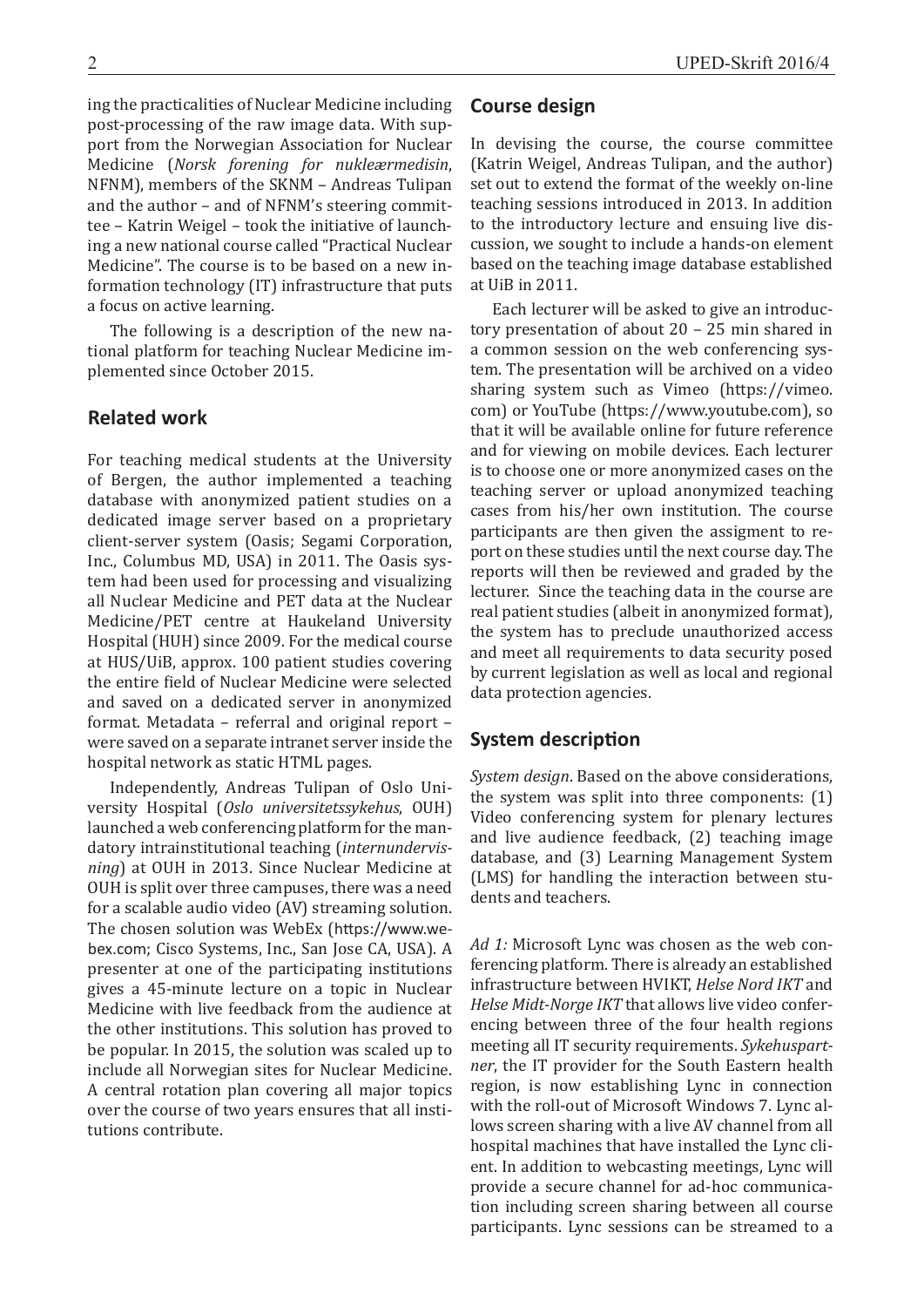video file on the local host, which then can be uploaded to a video sharing service.

*Ad 2:* The teaching database of anonymized cases is identical to the database that has been used to teach medical students at UiB since 2009/2011. Teachers can choose to teach with the existing cases from HUH, but are encouraged to expand the database by uploading cases from their own institutions. So that course participants can process the teaching cases, each institution will need to install Segami Oasis client software on a compatible workstation. The client licences are provided centrally from the Oasis server.

*Ad 3:* Moodle was chosen as the LMS because it is free and easy to implement. To allow for functionality that is not covered by Moodle, MDCake, a generic data management system developed by the author, was installed under the same PHP framework [7].

The technical details of the implementation are covered in Appendix A.

*Certification*. The above solution was certified by HVIKT on 25 November 2015 and approved by the data protection officer (*personvernombudet*) in Helse Bergen. The proposed course "Practical Nuclear Medicine: Organ imaging" was approved for specialist training in Nuclear Medicine and in Radiology by Dnlf in January 2016, counting for 30 hours in each specialty.

# **Results**

The new national teaching server for Nuclear Medicine, https://nukit.ihelse.net (Figure 1), has been online since December 2015. All Nuclear Medicine residents in Norway are enrolled on the LMS.

A test lesson on gastric emptying was held as part of the weekly national Nuclear Medicine teaching on 7 December. The lesson material consisted of four elements: (1) Webcast, (2) supplementary teaching materials, (3) assignment, and (4) discussion forum.

- 1. The webcast included a lecture based on Microsoft Powerpoint slides and a live demonstration of post-processing a typical Nuclear Medicine gastric emptying study on the Oasis system. The Webcast was archived on the WebEx server.
- 2. Supplementary Teaching material included the lecture handouts in Portable Document Format (PDF), suggested reading (Society of Nuclear Medicine guidelines), and the link to the WebEx archive of the webcast.
- 3. The assignment was to process three typical gastric emptying studies (one normal, two abnormal) on the Oasis system. The task was implemented as an essay question in the Moodle LMS (Figure 1). Clinical information (age of the patient, clinical history and relevant diseases such as diabetes) was presented in the same format that would be encountered in everyday practice of Nuclear Medicine. In addition, the case vignette included information on the imaging protocol (type of test meal, camera, time points of the images). In order to carry out the assignment, the course participant had to follow the same workflow as in a Nuclear Medicine department. First, the image data need to be loaded into the Nuclear Medicine postprocessing system (Figure 2). After looking at the images, a region of interest (ROI) is drawn around the full stomach directly after the radioactive test meal. Gastric emptying is then quantified by calculating the retention of radioactivity in the stomach over time. Finally, the student needs to establish the correct diagnosis in light of the image data and the clinical information. For each case, the student is to write a report in free text format. When the participants have submitted the text of their reports, the LMS will immediately display the original clinical reports given at the time of the patient study so as to provide instant feedback. The essay questions include grading information so that questions in the LMS can be re-used by other lecturers. When a course participant fails to report a given study adequately, the participant will be presented with a new case from the image database so that he/she is given a second chance to pass the course module.
- 4. A moderated discussion forum was provided to encourage reflection and critical thinking. Course participants can raise questions that are not addressed in the Webcast, dispute the original reports given at the time of the actual patient study, or discuss challenging issues based on their own practice.

Feedback from the target audience has been encouraging so far. A second lesson on radioiodine therapy of thyroid cancer was given on 25 April based on the same format. A more formal evaluation of the system is planned when the system has been fully implemented with connectivity to all nine institutions in all four health regions.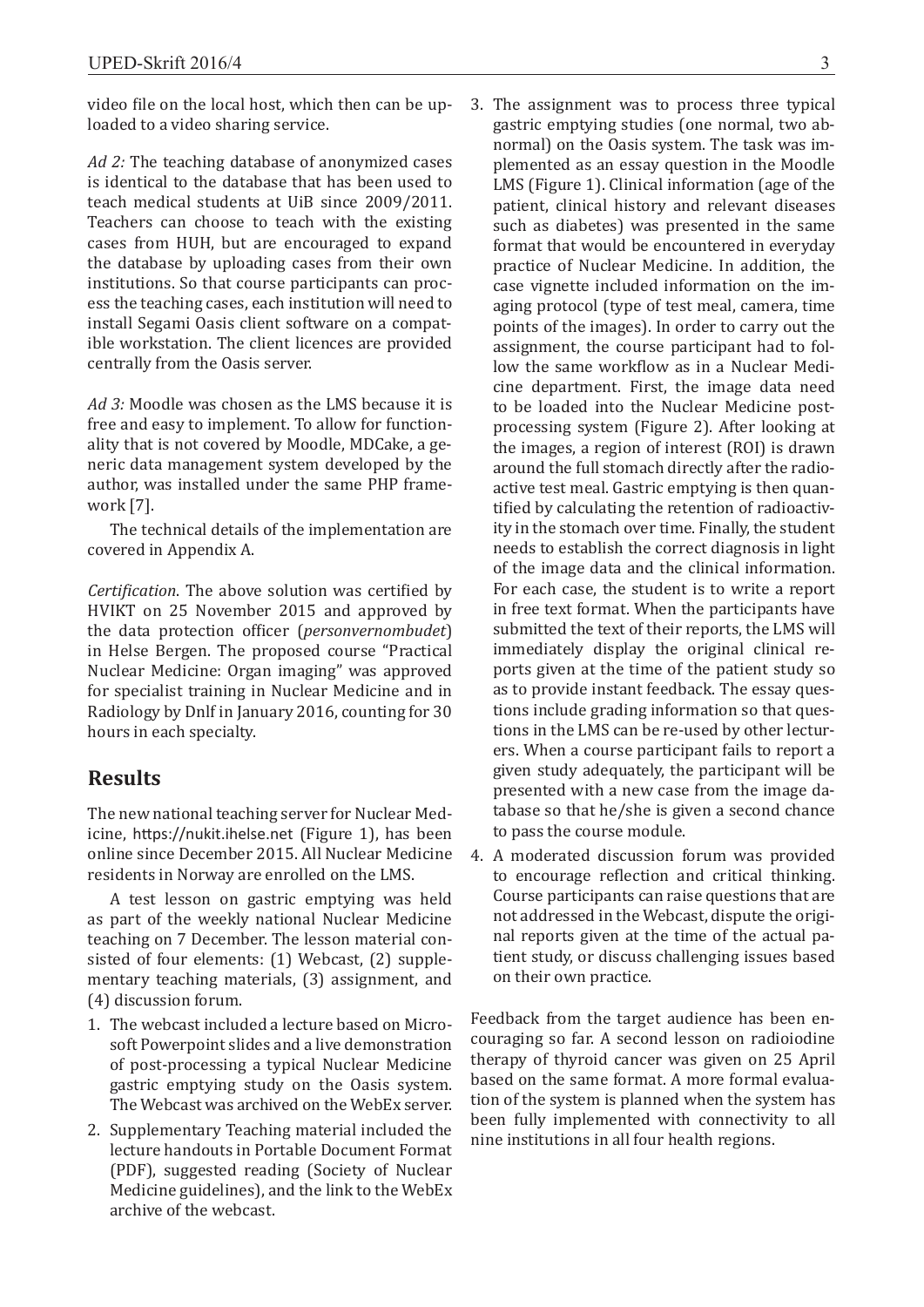

Figure 1. A typical assignment in the new course "Practical Nuclear Medicine" on the new e-learning portal at https:// nukit.ihelse.net. The course participant is asked to write a report on study "HUS001" on the image database server on the background of the clinical and protocol information provided.

# **Discussion**

Lectures are an inefficient medium for the transfer of information in education [9]. This is exemplified by a recent study by Lautrette et al.: Of three teaching points in a series of 13 lectures on intensive care medicine, only 4 % of 367 junior physicians demonstrated understanding of all three teaching points on evaluation forms collected immediately after each lecture, while 21 % missed the main messages completely [10].

Given the well-documented limitations of lectures, it is surprising to note that nearly all specialist training outside the realm of direct tuition is lecture based. Taking a fresh look at the curriculum for Nuclear Medicine residents in Norway we noted that there was a lack of courses that taught residents their main occupation as specialists – how to process and visualize nuclear medicine studies and how to write a meaningful report based on the images and clinical information. By supplanting the already established format of weekly broadcasted meetings with a client-server image database and an LMS, we have defined a new course format which puts the emphasis on active learning and problem solving skills [11]. The new platform is online and can be utilized in all medical imaging specialties.

The traditional system of educating medical specialists has recently been challenged in a white paper by HDir [12]. The main criticism was that the established system was too static and did not take into account modern didactics. HDir proposes a shift to competency modules that are based on predefined learning outcomes rather than number of procedures or time spent practicing a speciality at an accredited institution [12,13], and intends to establish training centres [14] with phantoms for common medical procedures such as endoscopy or surgery (*ferdighetslaboratorier*) at all university hospitals in addition to national e-learning platforms [12,13].

In this context, the proposed course architecture can be seen as a virtual simulation centre for medical imaging. There is already a growing number of e-learning platforms for Nuclear Medicine on the Internet, e. g. http://www.escanacademy. com. None of the platforms known to us present images in diagnostic quality, and no platform includes all the processing tools needed for the various modality and/or organ-specific protocols in Nuclear Medicine. Since Oasis also includes all visualization tools needed for radiology, incorporation of radiological cases for teaching subspecialty courses such as paediatric radiology is easily accomplished.

Limitations. (1) The new system is still in a prototype phase. The web conference infrastructure (Microsoft Lync), a backbone of the proposed course in Nuclear Medicine, currently covers only three of the four health regions. The start of the first course in Practical Nuclear Medicine may thus be delayed to early 2017. (2) While the image database (Segami Oasis) is in active use in the Western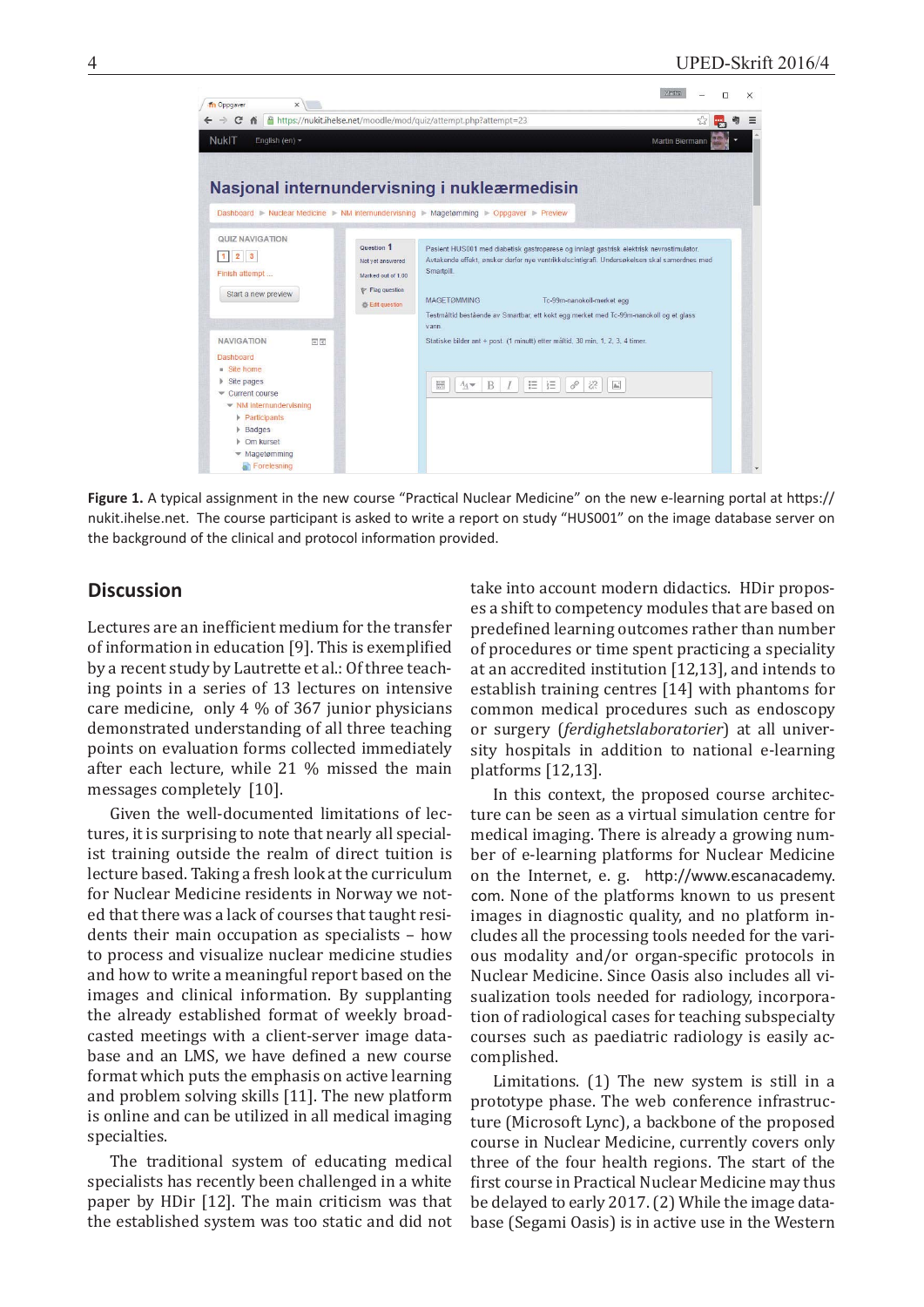

Figure 2. Screenshot of case "HUS001" (same as in Figure 1) when it is loaded in the Oasis client. For quantification of gastric emptying, a region of interest (ROI) is drawn around the stomach directly after the radioactive test meal. The images taken over the next four hours show considerable delay in gastric emptying due to diabetic gastroparesis.

Health Region in all teaching contexts, there are still issues with connectivity from the other health regions. (3) The choice of LMS is arbitrary. Since January 2016, UiB has launched Canvas as its own open-source LMS. The author has begun implementing course material for medical students on this new platform. The author is currently discussing with UiB in how far Canvas could be a viable alternative to running a dedicated LMS server for Nuclear Medicine. (4) The proposed structure of the lessons is largely based on the weekly Nuclear Medicine video conferences established since 2013. As our experience with e-learning tools unfolds, the format of the lessons may be modified. The same caveat will apply if the present system of specialist training is re-organized into competency modules. (5) The present evaluation of the system is still in a preliminary stage. A more thorough investigation is planned in cooperation with Robert Gray Jr., Department of Education at UiB, when the planned course in Nuclear Medicine takes place.

## **Acknowledgements**

I thank Andreas Tulipan at OUH for his initiative of establishing the national webcasting platform for for Nuclear Medicine, and my colleagues in the Specialty Committee for Nuclear Medicine at Dnlf and in the NFNM steering committee, in particular Katrin Weigel, for presenting me with the challenge of implementing a national imaging server. I am indebted to Assoc. Prof. Robert Gray, Jr., at

the Department of Education at UiB for helpful advice and moral support in the choice and implementation of LMS. My collaborators at HVIKT are too numerous to name, but I would like to mention Ørjan Andersen (Services and Innovation), Lars Erik Baugstø-Hartvigsen (security officer), Tommy Schmaddebeck Dahl (certification), and Ingvild Gangdal (networking). This work was partially supported by the University of Bergen, by the Department of Radiology, Haukeland University Hospital, and NFNM for the purchase of the Oasis client-server licence.

# **Conflicts of interest**

The author has been acting as advisor (unpaid) for Segami Corporation, Inc., in the development of the Segami Oasis client-server system.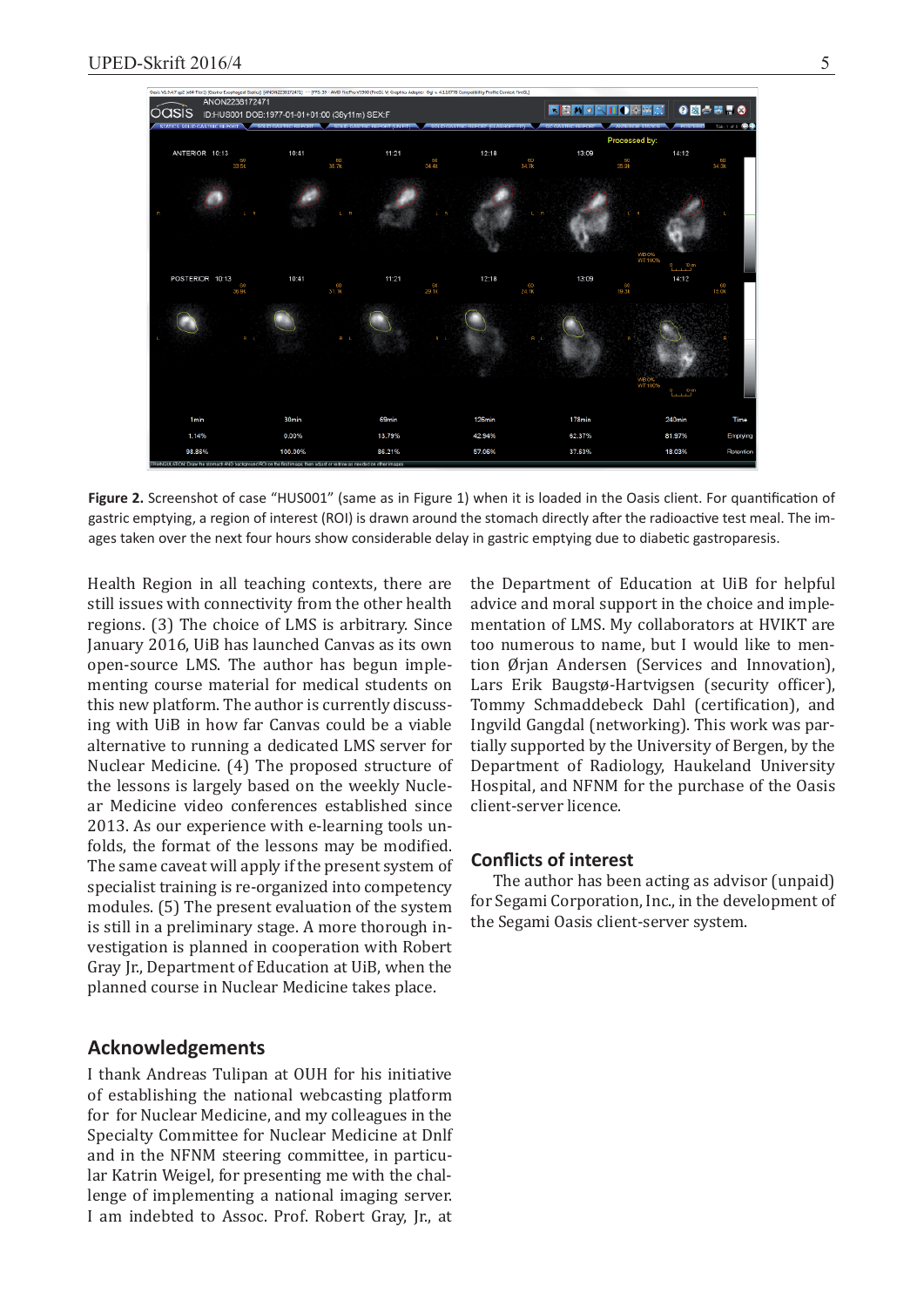# **References**

- 1. Hellwig D, Freudenberg LS, Mottaghy FM, Franzius C, Krause T, Garai I, Biermann M, Grüning T, Leitha T, Gotthardt M. Nuclear medicine in Europe: education. Nuklearmedizin. 2012;51:35–46.
- 2. Spesialistutdanning Legeforeningen.no [Internet]. [cited 2014 Sep 20]. Available from: https:// legeforeningen.no/Emner/Andre-emner/Spesialistutdanning/
- 3. Nukleærmedisin [Internet]. Helsedirektoratet; 2016 [cited 2016 Apr 6]. Available from: https:// helsedirektoratet.no/autorisasjon-utdanning-oggodkjenning/spesialistgodkjenning/lege/nukleermedisin
- 4. Lykke KH, Handal G, Lauvås P. Veiledning med leger under utdanning [Internet]. Oslo: Gyldendal Akademisk; 2010. Available from: http://www. gyldendal.no/Faglitteratur/Medisin/Profesjon/ Veiledning-med-leger
- 5. Kilminster S, Cottrell D, Grant J, Jolly B. AMEE Guide No. 27: Effective educational and clinical supervision. Med Teach. 2007;29:2–19.
- 6. Stokmo HL, Reitan BC, Johnsen B, Gulati A, Kleven-Madsen N, Adamsen TCH, Biermann M. Introduction of positron emission tomography into the Western Norwegian Health Region: Regional balance in resource utilization from 2009 to 2014. Clin Physiol Funct Imaging. 2015;
- 7. Biermann M. A simple versatile solution for collecting multidimensional clinical data based on the CakePHP web application framework. Comput Methods Programs Biomed. 2014;114:70–9.
- 8. Biermann M, Kråkenes J, Brauckhoff K, Haugland HK, Heinecke A, Akslen LA, Varhaug JE, Brauckhoff M. Post-PET ultrasound improves specificity of 18F-FDG-PET for recurrent differentiated thyroid cancer while maintaining sensitivity. Acta Radiol. 2015;56:1350–60.
- 9. Freeman S, Eddy SL, McDonough M, Smith MK, Okoroafor N, Jordt H, Wenderoth MP. Active learning increases student performance in science, engineering, and mathematics. Proceedings of the National Academy of Sciences. 2014;111:8410–5.
- 10. Lautrette A, Schwebel C, Gruson D, Talbot RW, Timsit J-F, Souweine B. Transfer of take-home messages in graduate ICU education. Intensive Care Med. 2011;37:1323–30.
- 11. Snyder LG, Snyder, Mark J. Teaching critical thinking and problem-solving skills. Delta Pi Epsilon Journal. 50:90–9.
- 12. Fremtidens legespesialister. En gjennomgang av legers spesialitetstruktur og innhold [Internet]. Oslo: Helsedirektoratet; 2014 Nov. Report No.: IS-2079-3. Available from: https://helsedirektoratet. no/publikasjoner/fremtidens-legespesialister-engjennomgang-av-legers-spesialitetsstruktur-oginnhold
- 13. Legens spesialistutdanning. Detaljutredning av Helsedirektoratets oppgaver i ny organisatorisk modell [Internet]. Oslo: Helsedirektoratet; 2015 Aug. Report No.: IS-2356. Available from: https://legeforeningen.no/PageFiles/222655/ Rapport%20-%20Legenes%20spesialistut-

danning%20-%20Detaljutredning%20av%20 Hdirs%20oppgaver%20i%20ny%20modell.pdf

14. Hviding K, Austvoll-Dahlgren A, Holde HH, Flottorp S. Simulering som opplæringsmetode i spesialistutdanning av leger - evaluering av effekt. 2009 Mar p. 114. Report No.: 4-2009.